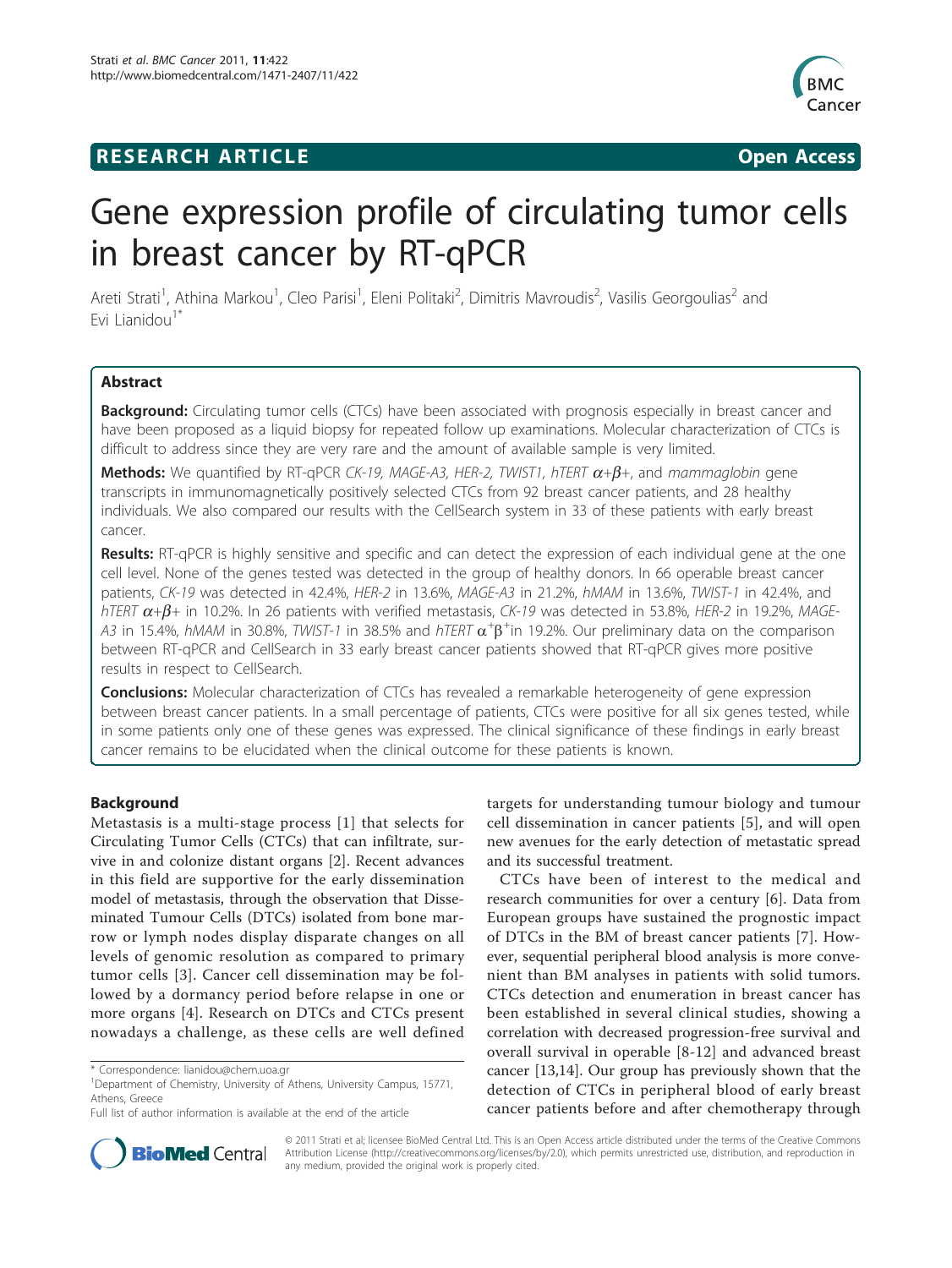the epithelial molecular marker Cytokeratin-19 (CK-19) is of prognostic significance [[8](#page-10-0)-[12](#page-10-0)]. We have recently shown that the detection of CTCs post-chemotherapy in breast cancer patients is associated with involvement of more than three axillary lymph nodes with significantly increased clinical relapses and disease-related deaths [[15\]](#page-10-0). Enumeration and molecular characterization of CTCs can be used as a liquid biopsy for repeated follow up examinations in a variety of human cancers [[16-18](#page-10-0)] and may play a major role in helping to guide targeted therapy [\[16](#page-10-0)-[20\]](#page-10-0).

Recently, the phenotypical and functional variety of breast cancer cells in primary tumors as well as in DTCs is shown for recognized prognostic factors, such as HER-2/neu [[19-21](#page-10-0)], ER, PR [[21\]](#page-10-0) and cancer stem cell markers such as CD44, CD24 or ALDH1 [[22](#page-10-0),[23\]](#page-10-0). Further molecular characterization of CTCs is important not only to confirm their malignant origin but also to identify diagnostically and therapeutically relevant targets to help stratifying cancer patients for individual therapies [[18\]](#page-10-0).

CTCs are rare, comprising a few cells per  $10^6$  hematologic cells in blood of patients with metastasis; hence their isolation presents a tremendous technical challenge [[24-26\]](#page-10-0). DTCs and CTCs can now be detected and characterized at the single cell level [[27](#page-10-0)]. Recent technical advancements in the detection and characterization of CTCs include highly sensitive RT-qPCR [\[28](#page-10-0)-[30\]](#page-10-0), imagebased immunologic approaches like the FDA approved CellSearch system [[31\]](#page-10-0), or a combination of molecular and imaging methods [\[32\]](#page-10-0). Lately a membrane microfilter device for single stage capture and electrolysis of circulating tumor cells [[33\]](#page-10-0) as well as a CTCs microchip were developed [\[34](#page-10-0)]. Multimarker RT-PCR can increase sensitivity and specificity of CTCs detection [\[11](#page-10-0),[23,26](#page-10-0)]. By using a multi-marker assay in CTCs in early breast cancer, we have shown that CK-19, Mammaglobin, and HER-2 positive CTCs are associated with shorter disease free survival [\[11](#page-10-0)]. Recently, *EpCAM*, *MUC-1* and *HER2* transcripts were detected in CTCs and a major proportion of CTCs in metastatic breast cancer patients showed EMT and tumor stem cell characteristics [\[23](#page-10-0)].

The purpose of this study was to quantify by RTqPCR CK-19, MAGE-A3, HER-2, TWIST1, hTERT  $\alpha+\beta$ +, and mammaglobin gene transcripts in immunomagnetically positively selected CTCs. We analyzed CTCs from 92 breast cancer patients and 28 healthy individuals and compared our results with the CellSearch system in 33 of these patients with early breast cancer.

## Methods

## Cell lines

development of the assay and the generation of gene specific quantification calibrators. Cells were counted in a hemocytometer and their viability was assessed by trypan blue dye exclusion. Serial dilutions of a known number of cells corresponding to 1-1000 cells, for which total RNA isolation and cDNA synthesis was performed, were prepared. These cDNAs were kept in aliquots at -20°C and used for the validation of the assay, prior to the analysis of patient's samples.

## Patients

A total of 92 consecutive patients with breast cancer were studied, 66 patients with stage I-III operable breast cancer at least 2 weeks after the removal of the primary tumor and before the initiation of adjuvant chemotherapy and 26 patients with verified metastasis. A group of 28 healthy female blood donors were used as control. For every patient peripheral blood (20 mL in EDTA) was obtained as previously described [[28](#page-10-0),[29\]](#page-10-0). All patients signed an informed consent to participate in the study which was approved by the Ethics and Scientific Committees of our Institution.

# RNA extraction-mRNA purification

The entire RT-qPCR assay procedure for gene expression in CTCs is outlined in Figure [1](#page-2-0).

After dilution of peripheral blood with 20 mL phosphate buffered saline (PBS, pH 7.3), peripheral blood mononuclear cells (PBMCs) were obtained by gradient density centrifugation using Ficol-PaqueTM PLUS (GE Healthcare, Bio-Sciences AB) at 670 g for 30 min at room temperature. The interface cells were removed, washed twice with 40 mL of sterile PBS (pH 7.3, 4°C), at 530 g for 10 min, and resuspended in 1 mL of PBS. Immunomagnetic Ber-EP4 coated capture beads (Dynabeads® Epithelial Enrich, Invitrogen) were used to enrich for epithelial cells, according to manufacturer's instructions. We kept for each sample both isolated fractions: the CTC and corresponding PBMC fraction. Total RNA isolation was performed with TRIZOL (Invitrogen, USA). All RNA preparation and handling steps took place in a laminar flow hood, under RNAse-free conditions. The isolated RNA from each fraction was dissolved in 20 μL of RNA storage buffer (Ambion, USA) and stored at -70°C until used. RNA concentration was determined by absorbance readings at 260 nm using the Nanodrop-1000 spectophotometer (NanoDrop, Technologies, USA). mRNA was isolated from the total RNA, using the Dynabeads mRNA Purification kit (Invitrogen, USA) according to the manufacturer's instructions. cDNA synthesis was performed using the SuperScript™ First-Strand Synthesis System (Invitrogen, USA) in a total volume of 20 μL according to the manufacturer's instructions.

The human mammary carcinoma cell lines SKBR-3, MDA-MB-231 and MCF-7 were used for the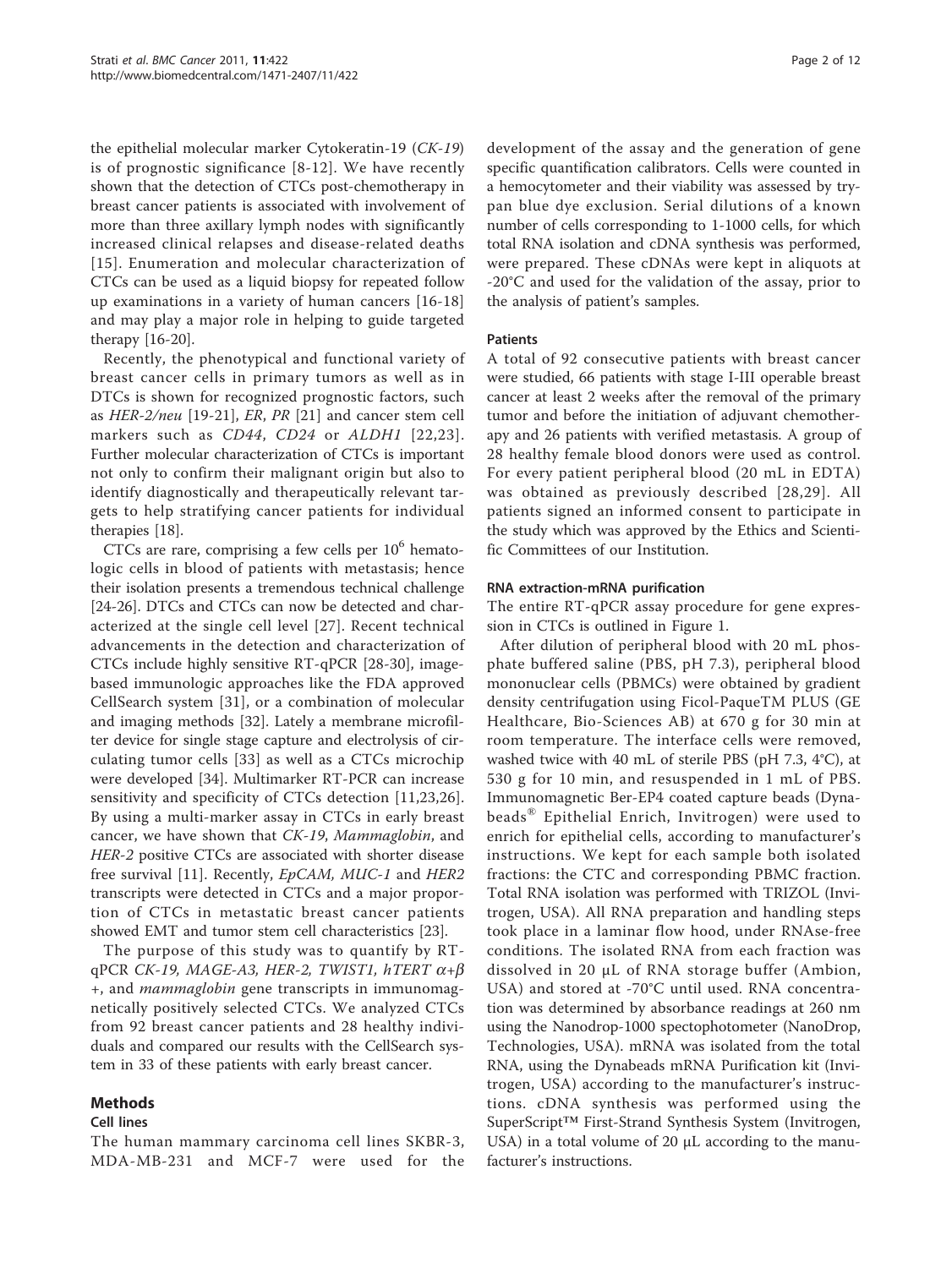<span id="page-2-0"></span>

#### RT-qPCR

#### Multiplex RT-qPCR

Multiplex RT-qPCR was performed for CK-19, HER-2, MAGE A3 and PBGD. Primers and dual hybridization probes were de novo in-silico designed (Table [1](#page-3-0)). Only for CK-19 we used the primers and probes previously reported [[29\]](#page-10-0), while for HER-2, we used the forward primer previously reported [[20](#page-10-0)]. In-silico design was performed by using Primer Premier 5.0 software (Premier Biosoft, CA, USA). All primers and probes were designed to match the assay conditions, such as amplicon sizes, and melting temperatures. The specificity of all primer and hybridization probe sequences was first tested by homology searches in the nucleotide database (NCBI, nucleotide BLAST). Each probe set included a 3'-fluorescein (F) donor probe and a 5'- LC acceptor probe that was different for each gene set: CK-19 at 640 nm, MAGE A3 at 610 nm, HER-2 at 670 nm, PBGD at 705 nm. A color compensation test was performed by using pure dye spectra so that spectral overlap between dyes was corrected [[35](#page-10-0)]. All oligonucleotides were synthesized at FORTH, Heraklion, Crete, and dual hybridization probes were obtained from TIB MOL, Germany. Multiplex RT-qPCR reactions were performed in the LightCycler 2.0 (Roche, Germany). The amplification reaction mixture (total volume of 10 μL) contained 1 μL of the PCR Synthesis Buffer (10Χ), 1.25 μL of  $MgCl<sub>2</sub>$  (50 mM), 0.4 μL dNTPs (10 mM), 0.8 μL BSA (10 μg/μL), 0.4 μL Hot Start DNA polymerase (Platinum, 5 U/μL, Invitrogen, USA), 1 μL of a mixture containing all eight primers (10  $\mu$ M for each), 0.5  $\mu$ L of a mixture containing all eight dual hybridization probes (4  $\mu$ M for each) and DEPC-H<sub>2</sub>O (added to the final volume). Cycling conditions: 95°C/3 min; 45 cycles of 95°C/10 s, annealing at 60°C/60 s and extension at 72° C/30 s.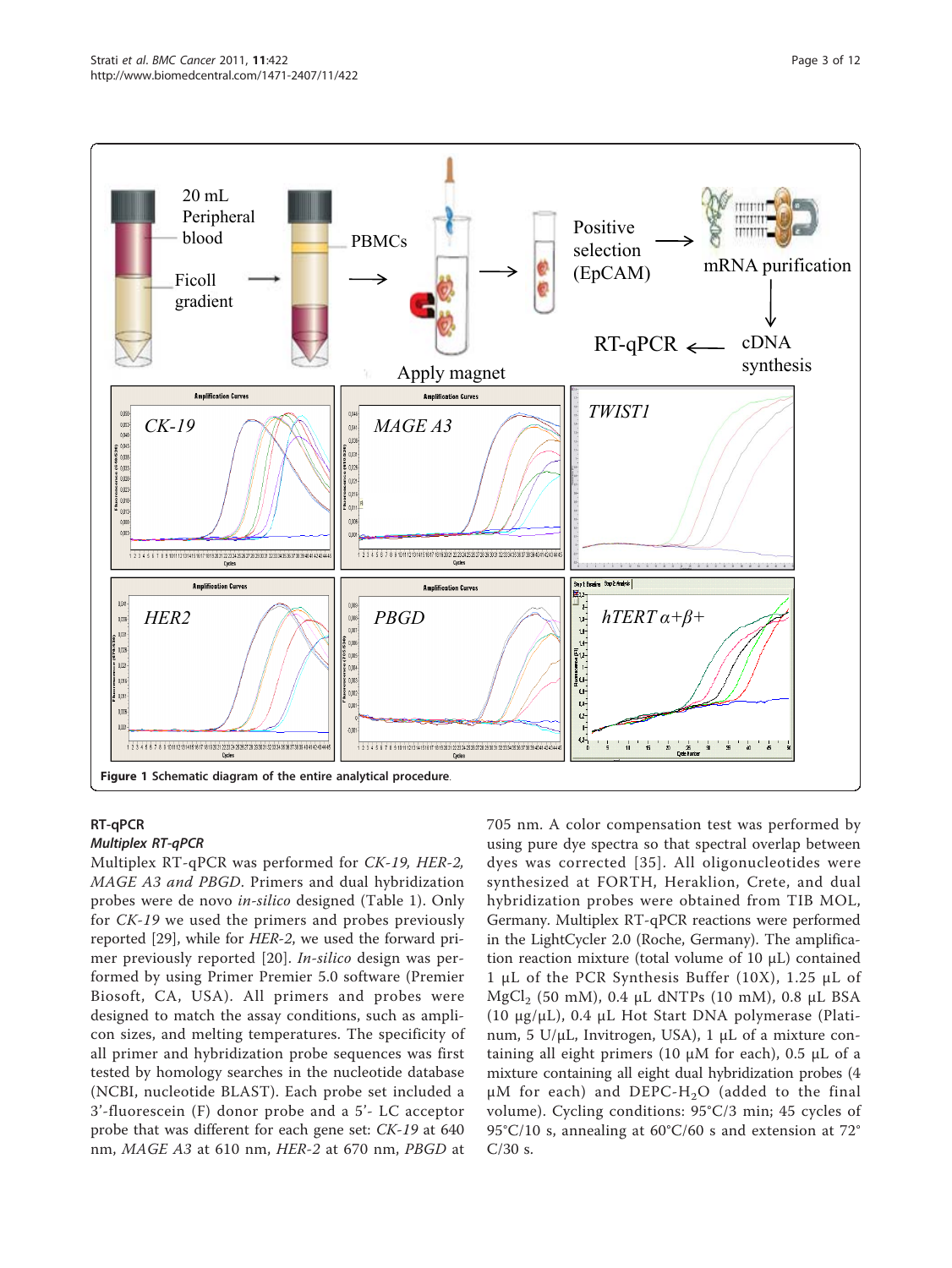<span id="page-3-0"></span>Table 1 Oligonucleotide primers and probes

| <b>Target gene</b> | Primer or probe | Sequence (5'-3')                                             | Tm $(^{\circ}C)$ | Amplicon<br>Size (bp) | Accession<br>No. |
|--------------------|-----------------|--------------------------------------------------------------|------------------|-----------------------|------------------|
| $CK-19$            | Forward         | CGG GAC AAG ATT CTT GGT                                      | 52.4             | 142                   | Y00503           |
|                    | Reverse         | CGT TGA TGT CGG CCT CCA                                      | 60.4             |                       |                  |
|                    | Probe           | TGT CCT GCA GAT CGA CAA CGC CC-FL                            | 71.0             |                       |                  |
|                    |                 | LCRed640-CTG GCT GC AGA TGA CTT CCG AAC C-PH                 | 69.0             |                       |                  |
| <b>MAGE A3</b>     | Forward         | TCG GTG AGG AGG CAA GGT T                                    | 60.1             | 147                   | NM 005362        |
|                    | Reverse         | GAT GAC TCT GGT CAG GGC AA                                   | 57.8             |                       |                  |
|                    | Probe           | GGA GGA GCA CTG AAG GAG AAG ATC TGC-FL                       | 69.2             |                       |                  |
|                    |                 | LC610-AGT GGG TCT CCA TTG CCC AGC TC-PH                      | 68.4             |                       |                  |
| $HER-2$            | Forward         | AGC CGC GAG CAC CCA AGT                                      | 63.6             | 188                   | M11730           |
|                    | Reverse         | CCT GCA CCT CCT GGA TAT CCT G                                | 63.3             |                       |                  |
|                    | Probe           | CAC CTA CCT GCC CAC CAA TGC CA-FL                            | 70.6             |                       |                  |
|                    |                 | LC670-CTG TCC TTC CTG CAG GAT ATC CAG GA-PH                  | 68.8             |                       |                  |
| <b>PBGD</b>        | Forward         | CCT GAG GCA CCT GGA AGG AG                                   | 62.5             | 163                   | NM_000190        |
|                    | Reverse         | ATC TTC ATG CTG GGC AGG GA                                   | 61.8             |                       |                  |
|                    | Probe           | TGT GCC AGT AGC CGT GCA TAC AGC-FL                           | 69.1             |                       |                  |
|                    |                 | LC705-GAA GGA TGG GCA ACT GTA CCT GAC TG-PH                  | 67.3             |                       |                  |
| <b>hTERT</b>       | Forward         | TCA AGG TGG ATG TGA CGG G                                    | 59.2             | 347                   | AF015950         |
|                    | Reverse         | GGA CTT GCC CCT GAT GCG                                      | 61.7             |                       |                  |
|                    | Probe           | 6FAM - CGT GTT CTG GGG TTT GAT GAT GCT GGC GA - TMR          | 74,5             |                       |                  |
| hMAM               | Forward         | ACG GAT GAA ACT CTG AGC AAT G                                | 59.4             | 106                   | U33147           |
|                    | Reverse         | CAG TTC TGT GAG CCA AAG GT                                   | 54.9             |                       |                  |
|                    | Probe           | 6FAM-TGA GGT GTT TAT GCA ATT AAT ATA TGA CAG CAG TC -XT- -PH | 64.2             |                       |                  |
| TWIST1             | Forward         | GGC CGG AGA CCT AGA TGT                                      | 54,2             | 150                   | NM 000474        |
|                    | Reverse         | CAC GCC CTG TTT CTT TGA AT                                   | 57,8             |                       |                  |
|                    | Probe           | 6FAM-TGG ACA GTC TAG AGA CT<br>C TGG AGC TGG-BBQ             | 66,6             |                       |                  |

## Single RT-qPCR

Single RT-qPCR was performed for  $h \text{ TERT } \alpha^+ \beta^+$ , TWIST1 and mammaglobin. For  $hTERT \alpha^+\beta^+$  we used the same primers and probe and for mammaglobin the same primers as previously reported [[36,37\]](#page-10-0), while we designed novel hydrolysis probe and primers for TWIST1 and a novel hydrolysis probe for Mammaglobin (Table 1). The amplification reaction mixture (total volume of 10 μL) contained 1 μL of the PCR Synthesis Buffer (10X), 0.5 μL of MgCl<sub>2</sub> (50 mM), 0.2 μL dNTPs (10 mM), 0.15 μL BSA (10 μg/μL), 0.1 μL Hot Start DNA polymerase (Platinum, 5 U/μL, Invitrogen, USA), 0.5 μL of each primer (10 μM), 1.0 μL of each hydrolysis probe (3  $\mu$ M) and DEPC-H<sub>2</sub>O (added to the final volume). Incubation conditions: 95°C/3 min; 45 cycles of 95°C/10 sec, annealing at 63°C/20 sec for TWIST1, 65° C/20 sec for  $hTERT \alpha + \beta + [36]$  $hTERT \alpha + \beta + [36]$  $hTERT \alpha + \beta + [36]$ , 55°C/20 sec for Mammaglobin and extension at 72°C/20 sec.

To ensure that amplifiable material was present in all specimens and to avoid false-negative results, real-time amplification of the reference gene PBGD was performed for all samples. To reduce the risk of contamination, each procedure such as RNA extraction, cDNA synthesis, preparation of the RT-qPCR reactions and thermocycling, were performed in separate rooms while preparation of the cDNA and PCR reactions were set up in different PCR-hoods. A positive (cell line cDNA) and a negative control  $(H_2O)$  were included in all runs.

#### Preparation of RT-qPCR quantification calibrators

For the development and analytical evaluation of the assay, we generated individual PCR amplicons corresponding to the gene-targets studied that would serve as quantification calibrators [\[36](#page-10-0)]. For this purpose, total RNA was extracted from SKBR-3, MDA-MB-231 and MCF-7 cells; cDNA was synthesized and served as a template for the amplification of each target of interest by the above described RT-qPCR. PCR products were purified using PureLink™ PCR Purification Kit (Nitrogen, USA) and amplicons for each gene were quantified in the Nanodrop-1000 spectophotometer (NanoDrop, Technologies, USA). Concentrations were converted to copies/μL by use of the Avogadro constant and the molecular weight of each amplicon number of bases of the PCR product multiplied by the mean molecular weight of a pair of nucleic acids which is 660 [[38](#page-10-0)]. A standard stock solution containing all amplicons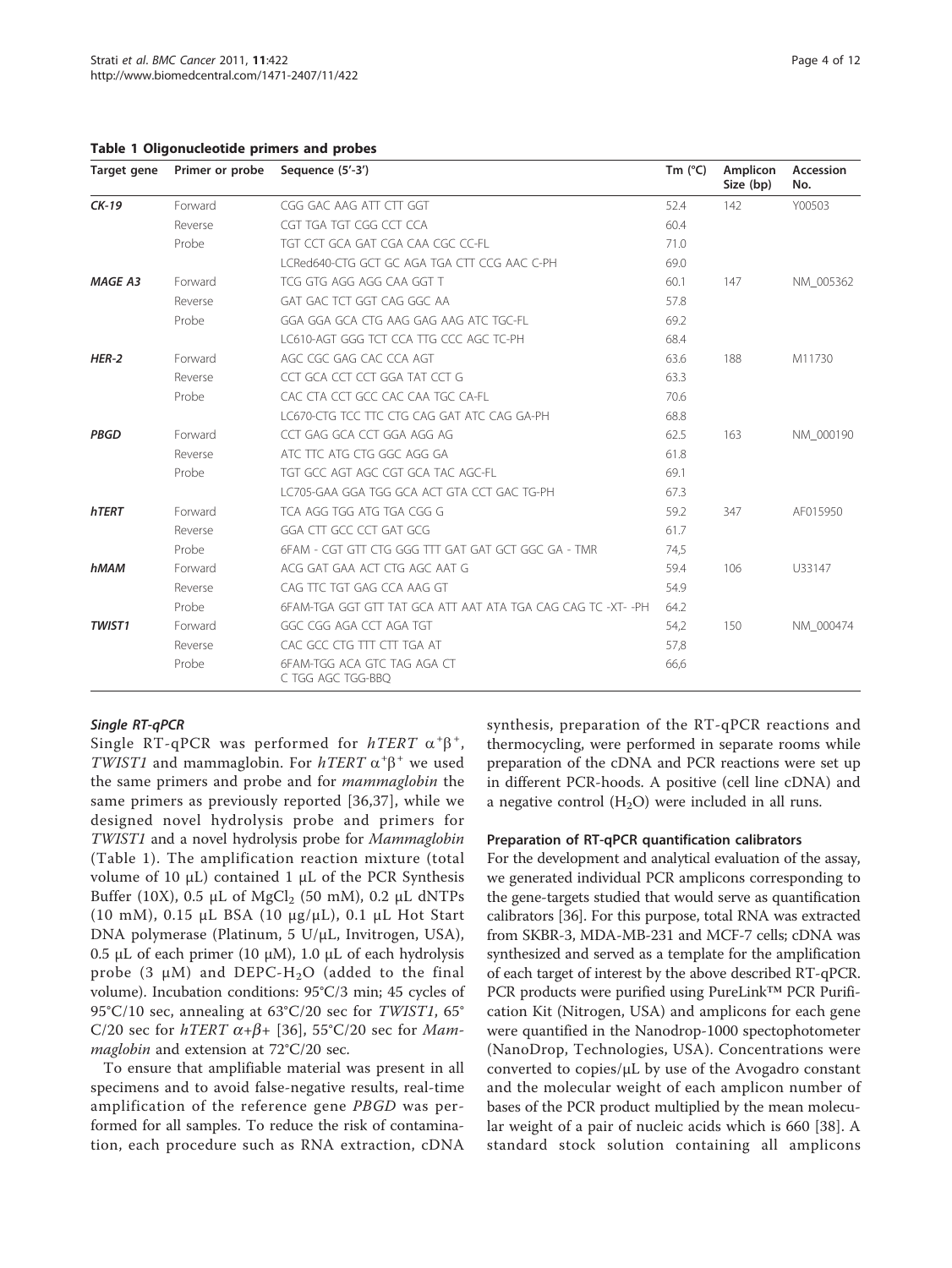corresponding to  $10^{10}$ copies/ $\mu$ L for each gene transcript was prepared. Serial dilutions of this stock amplicon solution in DNase/RNase-free water ranging from  $10^5$ copies/ μL to 10 copies/μL served as quantification calibrators throughout the study. For quantification of each gene transcript, an external calibration curve was obtained by plotting the concentration of each quantification calibrator expressed as copies/μL vs corresponding quantification cycle (Cq).

## Cell Search

We enumerated CTCs using the CellSearch System (Veridex, USA) in peripheral blood samples of 33 patients with early breast cancer for which an extra volume of peripheral blood was available. 23 mL of blood were collected in CellSave Preservative Tubes (Veridex, USA). In brief, 16.5 mL of whole blood was centrifuged for 10 min at 800  $\times$  g and plasma was aspirated. 10 mL of dilution buffer was added and the total blood mixture was layered on 5 mL of Histopaque -1083 and centrifuged for 10 min at 400  $\times$  g. Buffer was aspirated and the buffy coat was collected and added in 6.5 mL of total blood. Centrifugation at 800  $\times$  g for 10 min followed and the sample was processed into the CellTracks Autoprep System where the Cell Search Circulating Tumor Cell Kit was used (Veridex Warren, NJ.) according to manufacturer's instructions. In brief, this kit contains ferrofluid particles coated with anti-EpCAM antibodies, phycoerythrin conjugated anti-CK antibodies recognizing cytokeratins (8, 18 and/or 19) to specifically identify epithelial cells and allophycocyanin-conjugated anti-CD45 antibody in order to identify white blood cells. Nuclear dye (4',6-diamidino-2-phenylindole/DAPI) was also added so as to fluorescently label the cell nuclei. In the final processing step, the selected cells were transferred automatically to a cartridge in a MagNest cell presentation device after an incubation of at least 20 min in the dark at room temperature. The MagNest was then moved to Cell Tracks Analyzer II, which contains a semiautomated fluorescent microscope (4 fluorescent filter cubes) which captures images of fluorescently labeled cells that are immunomagnetically selected and aligned, covering the entire surface of the cartridge. The images are presented in a gallery format to the operator which classifies according to predetermined criteria (specified by Veridex) for the presence of CTCs. A cell is classified as epithelial cell (CTC) if it meets the following: Nearly round to oval morphology, visible nucleus within the cytoplasm, cytokeratin-phycoerythrin positive, DAPI positive, CD45-allophycocyanin negative and size of at least  $4 \mu m$ .

#### Results

#### Validation of CTC gene expression RT-qPCR assay

The ability to multiplex greatly expands the power of qPCR analysis. Multiplexing requires the presentation of

evidence demonstrating that accurate quantification of multiple targets in a single tube is not impaired, i.e., that assay efficiency and the LOD are the same as when the assays are run in uniplex fashion. This concern is of particular importance when targets of appreciably lower abundance are coamplified with highly abundant targets [[39\]](#page-10-0). For this reason we performed extensive experiments to validate the performance of multiplex RTqPCR.

#### Specificity

In multiplex RT-qPCR, we checked the specificity of primers and dual hybridization probes both in the presence and absence of each gene target. So, in individual glass capillaries we tested the specificity of all oligonucleotides when only one individual gene target was present as a template. Each primer and dual hybridization probe pair amplifies specifically only the corresponding target amplicon (Additional file [1](#page-9-0) Figure S1). None of the primers and dual hybridization probes gave any signal for any of the gene target transcripts when five different genomic DNAs (500 ng/μL), were analyzed.

#### Limit of Detection and Linearity

A low detection limit is extremely important for CTC analysis. For this reason, before proceeding to patients' samples, we evaluated the limit of detection of the developed CTC gene expression RT-qPCR assay by using quantification calibrators containing a known number of copies/μL, prepared as described [[36,39\]](#page-10-0). For each gene target a calibration curve was generated using serial dilutions of these standards in triplicate for each concentration, ranging from  $10^5$ copies/ $\mu$ L to 10 copies/ μL and showed linearity over  $10^5$ copies/μL to  $10^2$ copies/ μL with correlation coefficients larger than 0.99 in all cases, indicating a precise log-linear relationship (Additional file [2](#page-9-0) Figure S2). The detection limit, quantification limit, mean slope and intercept of the calibration curve as well as the PCR efficiency expressed as  $E = [10^{-1}]$ <sup>1/slope</sup>] -1 for each gene target are shown in Supplemen-tal data, Table [1](#page-3-0). In all cases, the LOD (LOD =  $3.3 \times$  $SD<sub>st</sub>/slope$ , was found to correspond to 3 copies/ $\mu$ L while the limit of quantification (LOQ) defined as 3 times the LOD was equal to 10 copies/μL. Before proceeding to patients' samples, we evaluated the performance of the developed assays in the SKBR-3 cell line for all gene targets, except TWIST-1, where the MDA-MB-231 cell line and  $hTERT \alpha+\beta+$  where the MCF-7 cell line were used. We performed a dilution study for each gene target using cDNA, corresponding to 1000 cells by using serial dilutions in triplicate for each concentration, ranging from 1000 to 1 cells. In these samples, we checked the quantification cycles of each target gene CK-19, HER-2, MAGE A3 and PBGD. Our results showed linearity over the entire quantification range (1-  $1000$  cells/ $\mu$ L) and correlation coefficients greater than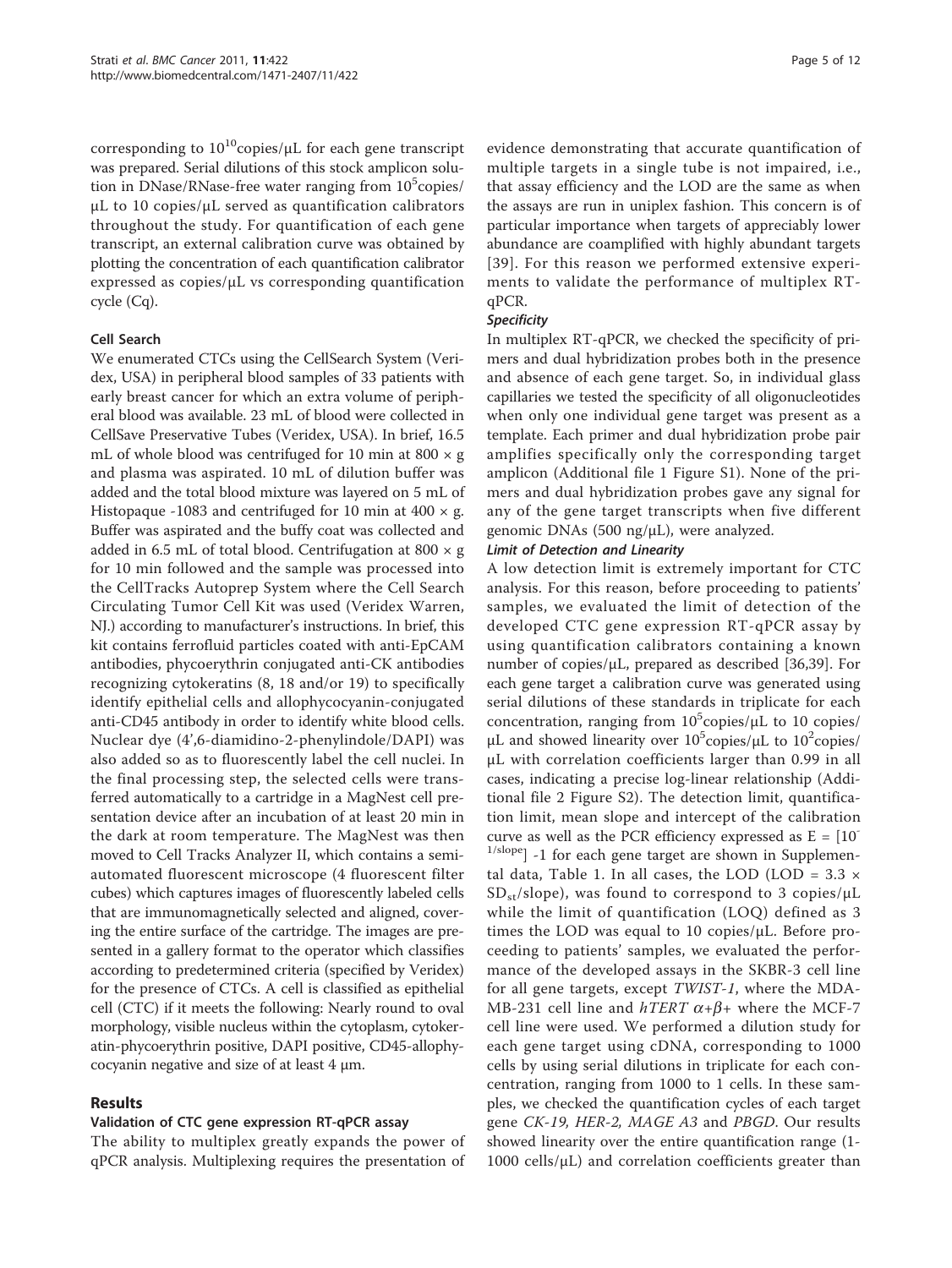0.99 in all cases, indicating a precise log-linear relationship.

# Precision

Repeatability or intra-assay variance (within-run precision) of the multiplex RT-qPCR, was evaluated by repeatedly analyzing 4 cDNA samples corresponding to 1, 10, 100 and 1000 SKBR-3 cells, in the same assay, in 3 parallel determinations. Intra-assay variance expressed as the SDs of the Cq variance [[39\]](#page-10-0) for CK-19, ranged from 0.15 to 0.48, while for MAGE A3 ranged from 0.22 to 0.58, for HER-2 ranged from 0.10 to 0.39, and for PBGD ranged from 0.16 to 0.41 (Table 2). Intra-assay variance expressed as within-run CVs of copies/μL ranged for CK-19, from 10% to 31%, for MAGE A3 from 13% to 33%, for HER-2 from 6.2% to 29%, and for PBGD from 1.3% to 25% (Table 2). Reproducibility or inter-assay variance (between-run precision) [\[39](#page-10-0)] of the multiplex RT-qPCR assay, was evaluated by analyzing the same cDNA sample, representing 100 SKBR-3 cells

Table 2 Intra-assay and inter-assay precision of the multiplex RT-qPCR for CK-19, MAGE A3, HER2 and PBGD.

| SKBR-3,<br>Number of<br>cells | <b>Quantification cycle</b><br>$(Cq)$ ,<br>Mean Cq (SD) | Copies,<br><b>Mean Copies</b><br>(SD)       | CV%             |  |  |
|-------------------------------|---------------------------------------------------------|---------------------------------------------|-----------------|--|--|
| $CK-19$                       | Intra assay precision ( $n = 3$ )                       |                                             |                 |  |  |
| 1                             | 29.75 (0.15)                                            | $218 (\pm 22)$                              | 10 <sup>1</sup> |  |  |
| 10                            | 25.90 (0.17)                                            | 3.12 ( $\pm$ 0.34) $\times$ 10 <sup>3</sup> | 11              |  |  |
| 100                           | 21.87 (0.17)                                            | 5.07 ( $\pm$ 0.61) $\times$ 10 <sup>4</sup> | 12              |  |  |
| 1000                          | 18.37 (0.48)                                            | 5.8 ( $\pm$ 1.8) $\times$ 10 <sup>5</sup>   | 31              |  |  |
|                               | Inter assay precision ( $n = 5$ )                       |                                             |                 |  |  |
| 100                           | 21.70 (0.27)                                            | 5.8 ( $\pm$ 1.2) $\times$ 10 <sup>4</sup>   | 21              |  |  |
| <b>MAGE A3</b>                | Intra assay precision ( $n = 3$ )                       |                                             |                 |  |  |
| 1                             | 34.51 (0.58)                                            | 43 ( $\pm$ 14)                              | 33              |  |  |
| 10                            | 30.22 (0.31)                                            | 6.0 ( $\pm$ 1.1) $\times$ 10 <sup>2</sup>   | 18              |  |  |
| 100                           | 26.58 (0.22)                                            | 5.79 ( $\pm$ 0.75) $\times$ 10 <sup>3</sup> | 13              |  |  |
| 1000                          | 23.25 (0.42)                                            | 4.7 ( $\pm$ 1.1) $\times$ 10 <sup>4</sup>   | 23              |  |  |
|                               | Inter assay precision ( $n = 5$ )                       |                                             |                 |  |  |
| 100                           | 26.41 (0.21)                                            | 5.18 ( $\pm$ 0.87) $\times$ 10 <sup>2</sup> | 17              |  |  |
| $HER-2$                       | Intra assay precision ( $n = 3$ )                       |                                             |                 |  |  |
| 1                             | 33.38 (0.39)                                            | 14 $(\pm 4)$                                | 29              |  |  |
| 10                            | 28.81 (0.10)                                            | 321 ( $\pm$ 20)                             | 6.2             |  |  |
| 100                           | 24.72 (0.11)                                            | 5.33 ( $\pm$ 0.38) $\times$ 10 <sup>3</sup> | 7.2             |  |  |
| 1000                          | 21.48 (0.37)                                            | 5.0 ( $\pm$ 1.2) $\times$ 10 <sup>4</sup>   | 24              |  |  |
|                               | Inter assay precision ( $n = 5$ )                       |                                             |                 |  |  |
| 100                           | 24.43 (0.39)                                            | 6.6 ( $\pm$ 1.6) $\times$ 10 <sup>3</sup>   | 24              |  |  |
| <b>PBGD</b>                   | Intra assay precision ( $n = 3$ )                       |                                             |                 |  |  |
| 10                            | 32.43(0.16)                                             | $27 (\pm 3)$                                | 11              |  |  |
| 100                           | 29.31(0.020)                                            | $227 (\pm 3)$                               | 1.3             |  |  |
| 1000                          | 26.26 (0.41)                                            | 19 ( $\pm$ 4.8) $\times$ 10 <sup>2</sup>    | 25              |  |  |
|                               | Inter assay precision ( $n = 5$ )                       |                                             |                 |  |  |
| 100                           | 29.28 (0.27)                                            | 324 ( $\pm$ 60)                             | 19              |  |  |

and kept frozen in aliquots at -20°C, over a period of one month on 5 separate assays performed in 5 different days. Between-run CVs were 21% for CK-19, 17% for MAGE A3, 24% for HER-2 and 19% for PBGD (Table 2). Comparison between single and multiplex RT-qPCR

We evaluated the performance of multiplex RT-qPCR by analyzing in parallel the same cDNAs corresponding to 1-1000 SKBR-3 cells and 26 cDNAs from patients' samples by both single and multiplex assays for CK-19 and PBGD. A successful RT-qPCR multiplex reaction is achieved when multiplex and single assays performed simultaneously on the same run result in similar quantification cycles (Cq) values for the amplification of a particular gene. The multiplex assay correlates very well with single RT-qPCR for all genes studied when the SKBR3 cell line were used (data not shown), while when clinical samples were tested, the multiplex assay correlates very well with single RT-qPCR for both  $CK-19$  ( $\mathbb{R}^2$ )  $= 0.9931$ ) and *PBGD* ( $\mathbb{R}^2 = 0.8312$ ).

#### Gene expression profile of CTCs in breast cancer

We quantified CK-19, MAGE-A3, HER-2, TWIST1,  $hTERT \alpha+\beta+$ , and *mammaglobin* gene transcripts in immunomagnetically positively selected CTCs from 92 breast cancer patients, and 28 healthy individuals used as a control group. For each patient, we analyzed both the CTC and the corresponding PBMC fraction, used as a negative control. RNA quality of all samples was checked by PBGD expression, used as a reference gene. Only samples that were positive for PBGD expression were further processed. The expression levels of these genes, expressed as copies/mL of peripheral blood, differed significantly between the healthy normal donors and breast cancer patients, both for the early and the verified metastasis group (Figure [2](#page-6-0)). We observed a high qualitative and quantitative heterogeneity in the gene expression profile in the CTCs fraction for each individual patient in both groups. As can be seen in Figure [3](#page-6-0), in a small percentage of patients (3%), CTCs were positive for all six genes tested, while in some patients only one of these genes was expressed.

#### Healthy individuals

When using Dynabeads we always have a contamination of white blood cells isolated together with CTCs. To overcome this we have also analyzed 28 healthy female volunteers. In this group we did not observe any expression for CK-19, MAGE A3, HER-2, hTERT  $\alpha+\beta$ +, and Mammaglobin. For this reason all samples that showed amplification were regarded as positive for these genes. In the same group of healthy individuals we found only one sample with very low expression for TWIST1 (Cq > 37) and have used this Cq as a cut-off for all our samples. According to these results we concluded that contamination of white cells did not affect our expression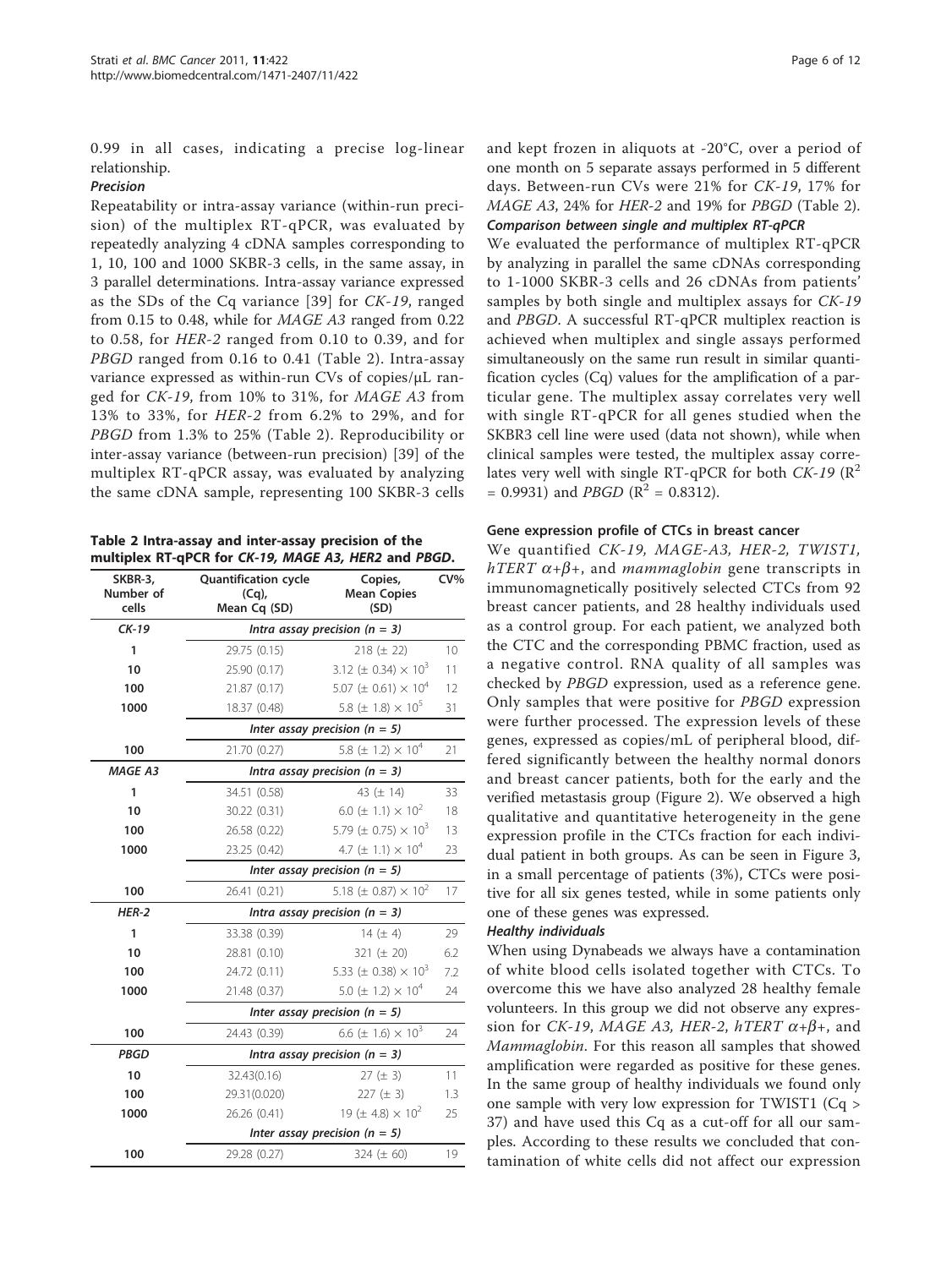<span id="page-6-0"></span>

Figure 2 Quantification of CK-19, MAGE-A3, HER-2, TWIST-1, hMAM (Mammaglobin), and h-TERT  $\alpha+\beta+$  transcripts in CTCs (copies/mL of peripheral blood).

assays for these markers. PBGD expression that is due to the presence of isolated leucocytes, works as an internal positive control for us since it is giving us the information that isolated RNA is of good quality.

# Early breast cancer

There was a high heterogeneity in CTC gene expression in early breast cancer patients (Figure 3). There were 22 patients positive for 1 gene (33.3%), 15 patients positive

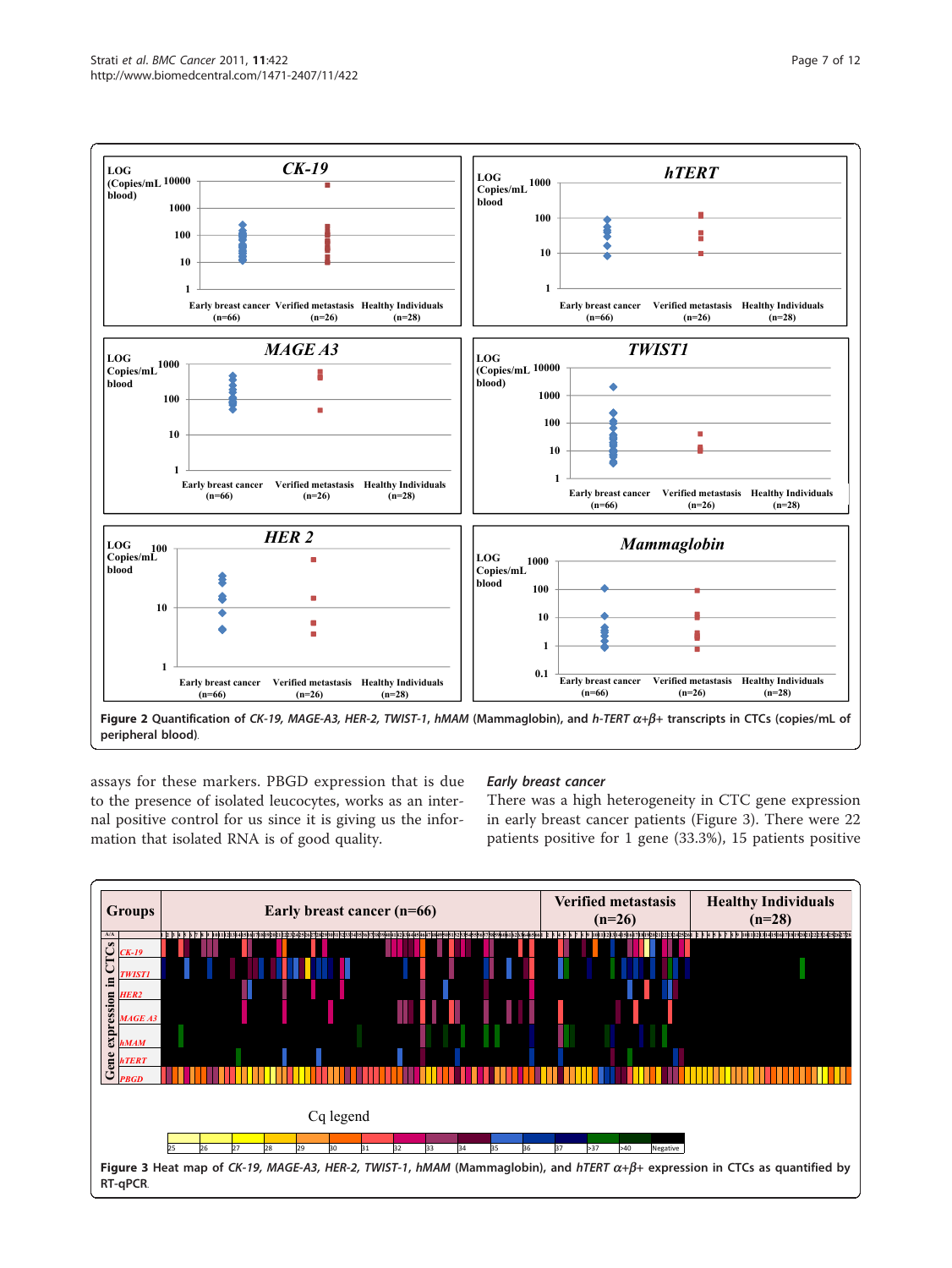for 2 genes (22.7%), 7 patients positive for 3 genes (10.6%), 2 patients positive for 5 genes (3%), 2 patients positive for all 6 genes studied (3%), while in 18 patients we didn't detect CTCs at all (27.2%). We found 28/66 (42.4%) patients positive for CK-19, 14/66 (21.2%) positive for MAGE-A3, 9/66 (13.6%) positive for HER-2, 28/ 66 (42.4%) positive for TWIST1, 7/66 (10.2%) positive for  $hTERT \alpha+\beta+$  and 9/66 (13.6%) positive for  $hMAM$ . In early breast cancer, the percentage of double positives for epithelial marker CK-19 and mesenchymal marker TWIST1 is 14/66 (21.2%). 14 out of 66 patients (21.2%) showed only epithelial characteristics while other 14 patients showed only mesenchymal characteristics. 24 out of 66 patients (36.4%) were negative for both of these markers.

## Metastatic breast cancer

We observed a high heterogeneity in CTC gene expression in breast cancer patients with verified metastasis (Figure [3](#page-6-0)). We found 14/26 patients positive for CK-19 (53.8%) 4/26 positive for MAGE-A3 (15.4%), 5/26 patients positive for HER-2 (19.2%), 10/ 26 (38.5%) positive for TWIST-1, 5/26 (19.2%) positive for  $hTERT \alpha+\beta+$  and 8/26 (30.8%) positive for hMAM. In this group we found 7 patients positive for 1 gene (26.9%), 4 patients positive for 2 genes (15.4%), 6 patients positive for 3 genes (23.1%), 2 patients positive for 4 genes (7.7%), 1 patient positive for 5 genes (3.85%), while in 6 patients we didn't detect CTCs at all (23.1%).

# Comparison between CellSearch and RT-qPCR in operable breast cancer

We analyzed a small number of clinical samples (33 patients with early breast cancer belonging to the group of 66 patients that we analyzed also by RT-qPCR) by both multiplex real time RT-qPCR and the CellSearch System (Veridex, USA). Unfortunately we could only analyze samples for which an extra volume of peripheral blood could be available, since we decided to include this comparison study in the last phase of the recruitment period (Figure 4). The concordance between Cell-Search and RT-qPCR for these patients was 18/33 (54.5%). Specifically, 11 patients were found positive and 7 patients were found negative for CTCs by both assays, while 12 patients were found positive by RT-qPCR and negative by CellSearch and 3 patients were found positive by CellSearch and negative by RT-qPCR. Using the CellSearch, 7/33 (21.2%) patients were found to have  $\geq$ 2CTCs/23 mL of peripheral blood and 7/33 (21.2%) patients had one CTC/23 mL of peripheral blood. Using RT-qPCR, 23/33 patients were found positive for at least one gene (69.7%): 13/33 (39.4%) patients were positive for CK-19, 9/33 (27.3%) patients were positive for MAGE-A3, 5/33 (15.1%) patients were positive for HER-2, 3/33 (9.1%) patients were positive for  $hTERT \alpha+\beta+$ , 13/33 (39.4%) patients were positive for TWIST-1 and 6/33 (18.2%) patients were positive for mammaglobin. In the group of 14/33 (42.4%) patients that were found positive for CTCs by the Cell Search, 11/33 were also

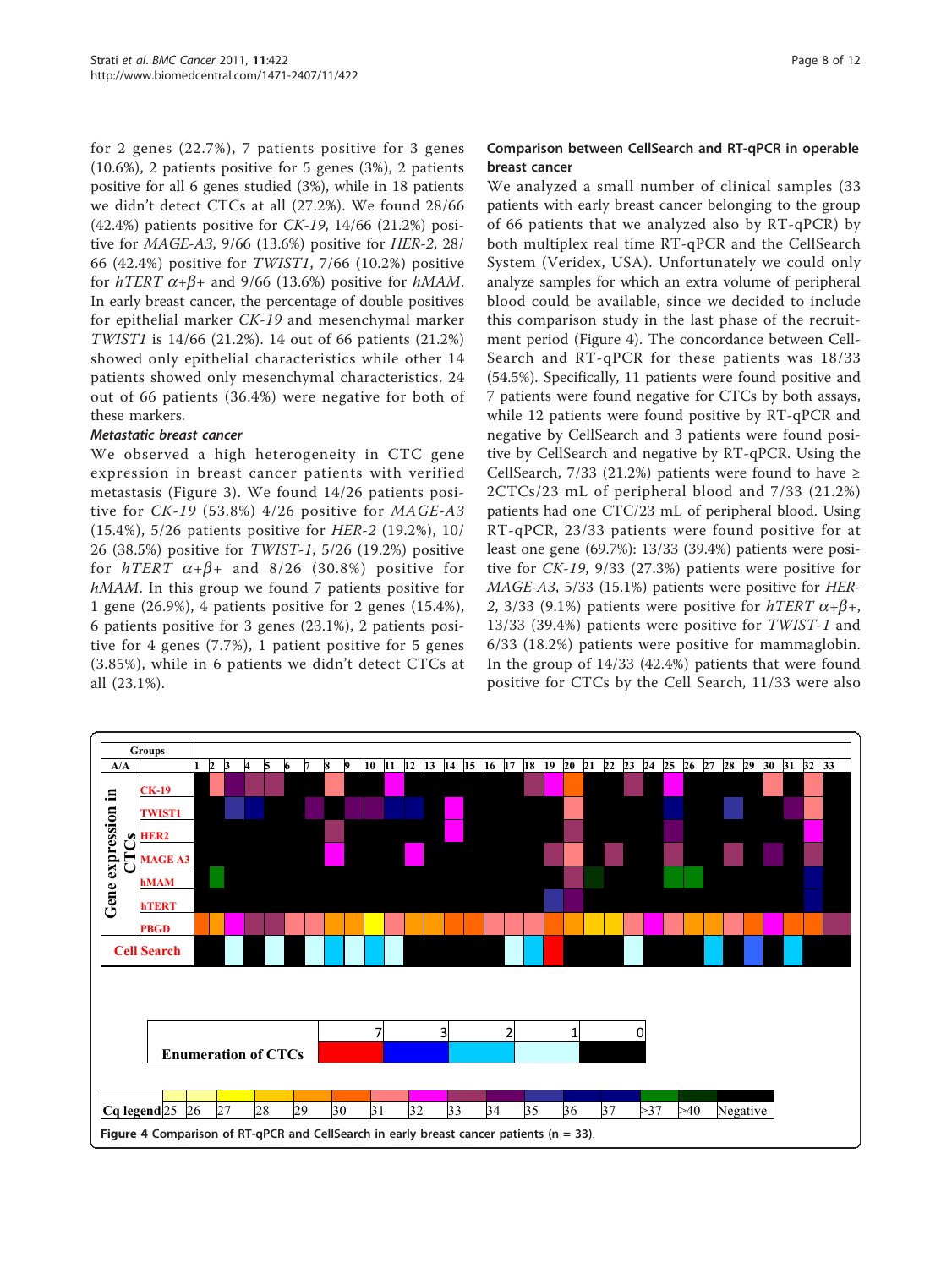positive for at least one gene by RT-qPCR (78.6%) and 3 patients were negative (21.4%). Among the 19/33 patients that were found negative for CTCs by Cell-Search, 12 were positive for at least 1 gene (63.2%) and 7/33 patients were negative (36.8%) by RT-qPCR. Patients who tested positive for CTCs, by either Cell-Search or gene expression profile, were found to express TWIST1 transcript compared to patients with a negative CTC test by both methods  $(53.8\% \text{ vs. } 0\%; \text{ P } = 0.013,$ Fisher's exact test).

# **Discussion**

Nowadays there is an urgent need for biomarkers for real-time personalized monitoring of the efficacy of systemic adjuvant therapy. At present, the success or failure of anti-cancer therapies is only assessed retrospectively by the absence or presence of overt metastases during the post-operative follow-up period. However, overt metastases are, in general, incurable by most current therapies. Monitoring of CTCs can provide new insights into the clonal selection of resistant tumor cells under biological therapies. The CellSearch is the only US Food and Drug Administration (FDA) approved diagnostic test to automate the detection and enumeration of CTCs, for monitoring disease progression and therapy efficacy in the metastatic prostate, colorectal and breast cancer [\[13,14,16,18\]](#page-10-0).

However, in addition to enumeration, molecular characterization of CTCs is very interesting to understand their biology and discover an association between gene expression profiles and clinical outcome. Molecular characterization of CTCs is important not only to confirm their malignant origin but also to identify diagnostically and therapeutically relevant targets to help stratifying cancer patients for individual therapies [[30](#page-10-0)]. Molecular characterization of CTCs can expand our knowledge of basic molecular pathways of invasion, migration and immune surveillance and might contribute to the identification of metastatic stem cells with important implications for the development of improved therapies in the near future [\[40](#page-11-0)]. Assessing the presence of target antigens on CTCs could be considered as a real-time biopsy allowing the possibility to evaluate the change in tumour phenotype during the clinical course of the disease. A combination of imaging and highly sensitive multi-parametric molecular methods has been very recently evaluated for the molecular characterization of CTCs [[41](#page-11-0)]. However, the molecular characterization of CTCs has been hindered by the very limited amount of available sample.

By using a combination of multiplex and single RTqPCR we quantitatively evaluated the expression profile of six genes in CTCs isolated from peripheral blood of early and advanced breast cancer patients: a) CK-19, an

epithelial biomarker of prognostic significance in early breast cancer [\[8-12,28,29\]](#page-10-0), b) HER-2, the therapeutic target of Trastuzumab (Herceptin) whose expression status in metastatic sites differs from that of the original primary tumor in about 5-20% of cases while there is evidence that nearly one third of patients whose primary tumors are HER-2/neu negative might have amplified HER-2/neu on CTCs [\[19,20](#page-10-0)], c) MAGE-A3 which was found to be expressed in 13% of breast cancer patients and correlated significantly with tumor size and AJCC stage [\[42](#page-11-0)], d)  $hTERT \alpha + \beta +$ , which is critical for the activation of telomerase [[36\]](#page-10-0), e) hMAM (mammaglobin), a breast tissue specific gene of prognostic value in CTCs  $[11,37]$  $[11,37]$  $[11,37]$ , f) and TWIST-1, an epithelial-mesenchymal marker which was found to be expressed in 42% in the CTC (+) group of breast cancer patients by the AdnaTest [\[23](#page-10-0)].

Our results show that these genes are specifically expressed in the CTC fraction and not in the corresponding isolated fraction from healthy individuals. A very high percentage of CTC positivity for the expression of at least one gene was found both in early breast cancer (72.8%) and metastasis (76.9%). A remarkable heterogeneity of gene expression was observed for each individual breast cancer patient, since in a small percentage of patients CTCs were positive for all six genes tested, while in some patients only one of these genes was expressed. The clinical significance of these findings in early breast cancer remains to be elucidated when the clinical outcome for these patients is known. More than 50% of patients with verified metastasis had  $\geq 2$  of these genes expressed. The percentage of CTC positive samples and the Circulating Tumor Load (expressed as copies/mL blood) was higher in the group of patients with verified metastasis, in respect to patients with early breast cancer. HER-2, mammaglobin and hTERT  $\alpha+\beta+$ were expressed at very low levels, when compared to CK-19, TWIST-1 and MAGE A3. According to the very small number of gene transcripts detected for each gene target, we can estimate that the number of CTCs/mL of peripheral blood in early breast cancer is very low. Our results are in concordance with the AdnaTest [[23\]](#page-10-0), reporting a 42% positivity rate for TWIST1 and a 13% positivity rate for HER2.

Our preliminary results on the comparison of RTqPCR with the CellSearch in the adjuvant setting for a limited number of patients, have shown a higher positivity rate in favor of RT-qPCR, despite the fact that we have used the same amount of peripheral blood and positive immunomagnetic selection through EpCAM. This could be possibly explained by the fact that we are additionally isolating mRNA through oligo-dT beads and thus we are using the whole isolated mRNA fraction for cDNA synthesis, in combination with the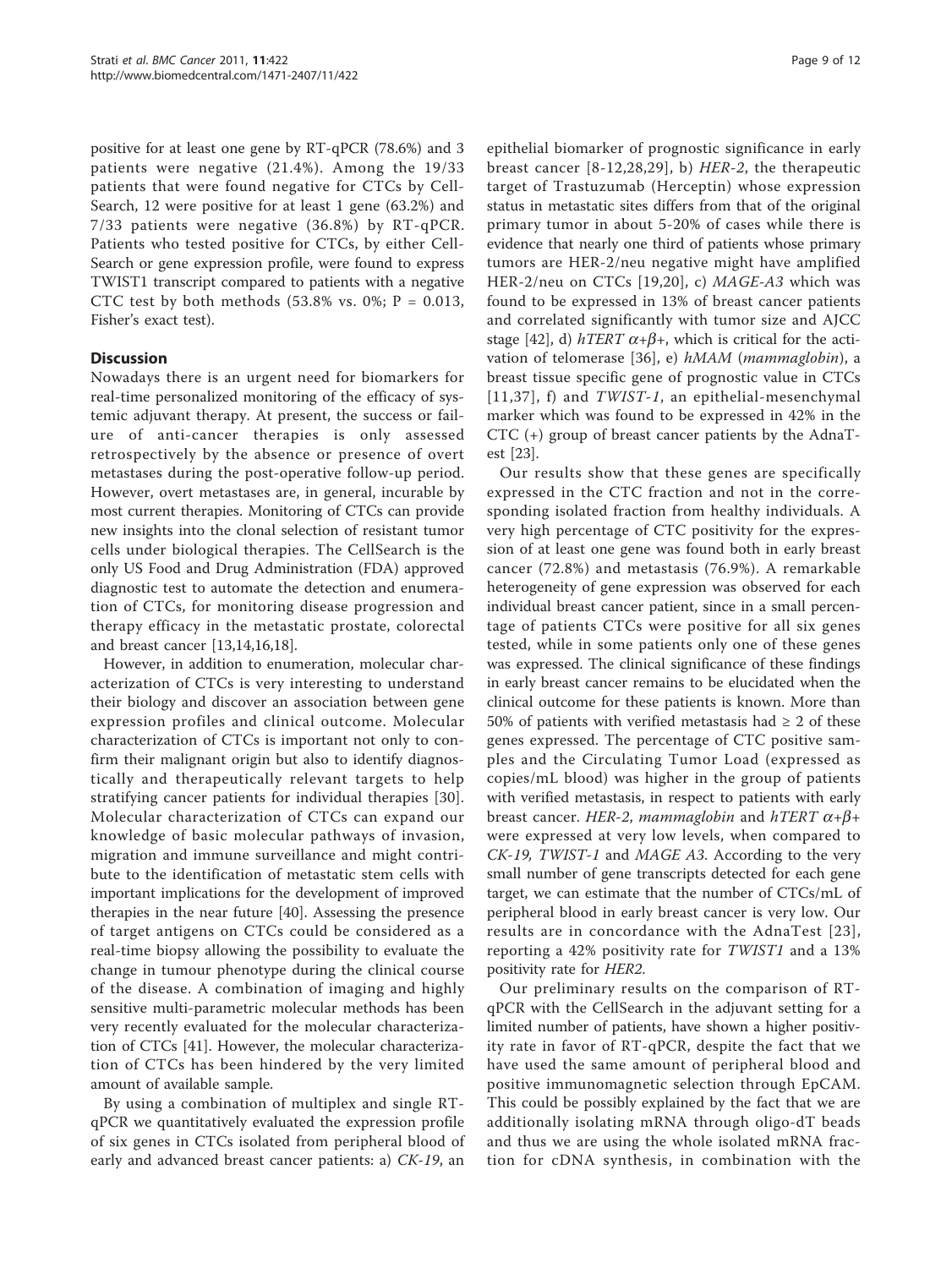<span id="page-9-0"></span>superior sensitivity of RT-qPCR, as verified at the 10 copies/μL level. To elucidate this, we plan to compare RT-qPCR and CellSearch in the adjuvant setting for a large number of patients in the near future. Consistent with our findings, in a recent study it was reported that there was no association in the detection rates of CTCs from patients with breast cancer when the same samples were analyzed by both the CellSearch and the AdnaTest: 18.4% of patients with primary breast cancer were positive by CellSearch and 35.7% by the AdnaTest [\[43](#page-11-0)].

The main limitation of the molecular methods in comparison to the imaging approaches (CellSearch), is the fact that they cannot provide information at the single cell level, eg whether the same CTC is expressing all target genes studied or whether more than one CTC is present, each expressing a different target gene. However, molecular methods such as RT-qPCR in comparison to the imaging approaches, have the potential of giving information for the presence of multiple targets in CTCs, are characterized by high sensitivity and specificity, even at the single cell level, while at the same time the expression of gene targets at the mRNA level can only be achieved through the isolation of viable and not apoptotic CTCs [[23,28-30](#page-10-0)]. Moreover RT-qPCR, is performed in a closed tube and high throughput automated format, can be easily intergraded in external quality control programs, is cheaper and very practical for clinical labs that analyze a large number of patient's samples. Further improvements on CTC isolation technologies are needed, while a combination of imaging and highly sensitive multi-parametric molecular methods in large scale predictive biomarker studies will enable the establishment of CTCs in the clinical setting.

## Conclusions

By using a combination of multiplex and single RTqPCR we quantitatively evaluated the expression profile of CK-19, MAGE-A3, HER-2, TWIST1,  $hTERT \alpha+\beta+$ , and mammaglobin in CTCs isolated from peripheral blood of early and advanced breast cancer patients. Our study has revealed a remarkable heterogeneity of gene expression between breast cancer patients and shows that these genes are specifically expressed in the CTC fraction and not in the corresponding isolated fraction from healthy individuals. A very high percentage of CTC positivity for the expression of at least one gene was found both in early breast cancer and metastasis. A remarkable heterogeneity of gene expression was observed for each individual breast cancer patient. In a small percentage of patients, CTCs were positive for all six genes tested, while in some patients only one of these genes was expressed. More than 50% of patients with verified metastasis had  $\geq 2$  of these genes expressed. Our preliminary results on the comparison of

RT-qPCR with the CellSearch in the adjuvant setting for a limited number of patients, have shown a higher positivity rate in favor of RT-qPCR, despite the fact that we have used the same amount of peripheral blood and positive immunomagnetic selection through EpCAM. The clinical significance of these findings in early breast cancer remains to be elucidated when the clinical outcome for these patients is known.

# Additional material

[Additional file 1: F](http://www.biomedcentral.com/content/supplementary/1471-2407-11-422-S1.PPT)igure S1. Specificity of multiplex RT-qPCR for CK-19, MAGE A3, HER-2 and PBGD. Specificity of primers and dual hybridization probes both in the presence and absence of each gene target.

[Additional file 2: F](http://www.biomedcentral.com/content/supplementary/1471-2407-11-422-S2.PPT)igure S2. Quantification of CK-19, MAGE A3, HER-2, PBGD mRNA-positive cells by multiplex RT-qPCR (copies/μL, measured in triplicate). Evaluation of the limit of detection of the developed CTC gene expression RT-qPCR assay by using quantification calibrators containing a known number of copies/μL.

#### List of abbreviations

BM: bone marrow; CK-19: cytokeratin 19; CTCs: circulating tumor cells; DTCs: disseminated tumor cells; EMT: epithelial mesenchymal transition; ER: estrogen receptor; HER-2: human epidermal growth factor receptor 2; h-TERT: human telomerase reverse transcriptase; LOD: limit of detection; LOQ: limit of quantification; PBGD: porphobilinogen deaminase; PR: progesterone receptor; RT-qPCR: Reverse Transcription quantitative Polymerase Chain Reaction; MAGE-A3: Melanoma-associated antigen 3

#### Acknowledgements and Funding

We would like to thank especially Dr. D. Christou and Dr. N. Mavroidis for their support through-out this study. This work was supported by a PENED grant of the Greek General Secretariat of Research and Technology and Bioanalytica SA.

#### Author details

<sup>1</sup>Department of Chemistry, University of Athens, University Campus, 15771, Athens, Greece. <sup>2</sup>Department of Medical Oncology, University of Crete, 71110, Crete, Greece.

#### Authors' contributions

EL designed, and supervised the project; AS, AM and EL developed the assay; AS and AM performed most of the experiments; CP performed h-TERT expression study in CTCs; EP performed the Cell Search measurements in CTCs; VG and DM provided the clinical samples; AS and EL wrote the manuscript; All authors read and approved the final manuscript.

#### Competing interests

The authors declare that they have no competing interests.

#### Received: 16 December 2010 Accepted: 4 October 2011 Published: 4 October 2011

#### References

- Nguyen DX, Bos PD, Massagué J: [Metastasis: from dissemination to organ](http://www.ncbi.nlm.nih.gov/pubmed/19308067?dopt=Abstract)[specific colonization.](http://www.ncbi.nlm.nih.gov/pubmed/19308067?dopt=Abstract) Nat Rev Cancer 2009, 9:274-84.
- 2. Pantel K, Brakenhoff RH: [Dissecting the metastatic cascade.](http://www.ncbi.nlm.nih.gov/pubmed/15170447?dopt=Abstract) Nat Rev Cancer 2004, 4:448-56.
- 3. Klein CA: [Parallel progression of primary tumours and metastases.](http://www.ncbi.nlm.nih.gov/pubmed/19308069?dopt=Abstract) Nat Rev Cancer 2009, 9:302-12.
- 4. Aguirre-Ghiso AJulio: [Models, mechanisms and clinical evidence for](http://www.ncbi.nlm.nih.gov/pubmed/17957189?dopt=Abstract) [cancer dormancy.](http://www.ncbi.nlm.nih.gov/pubmed/17957189?dopt=Abstract) Nat Rev Cancer 2007, 7:834-46.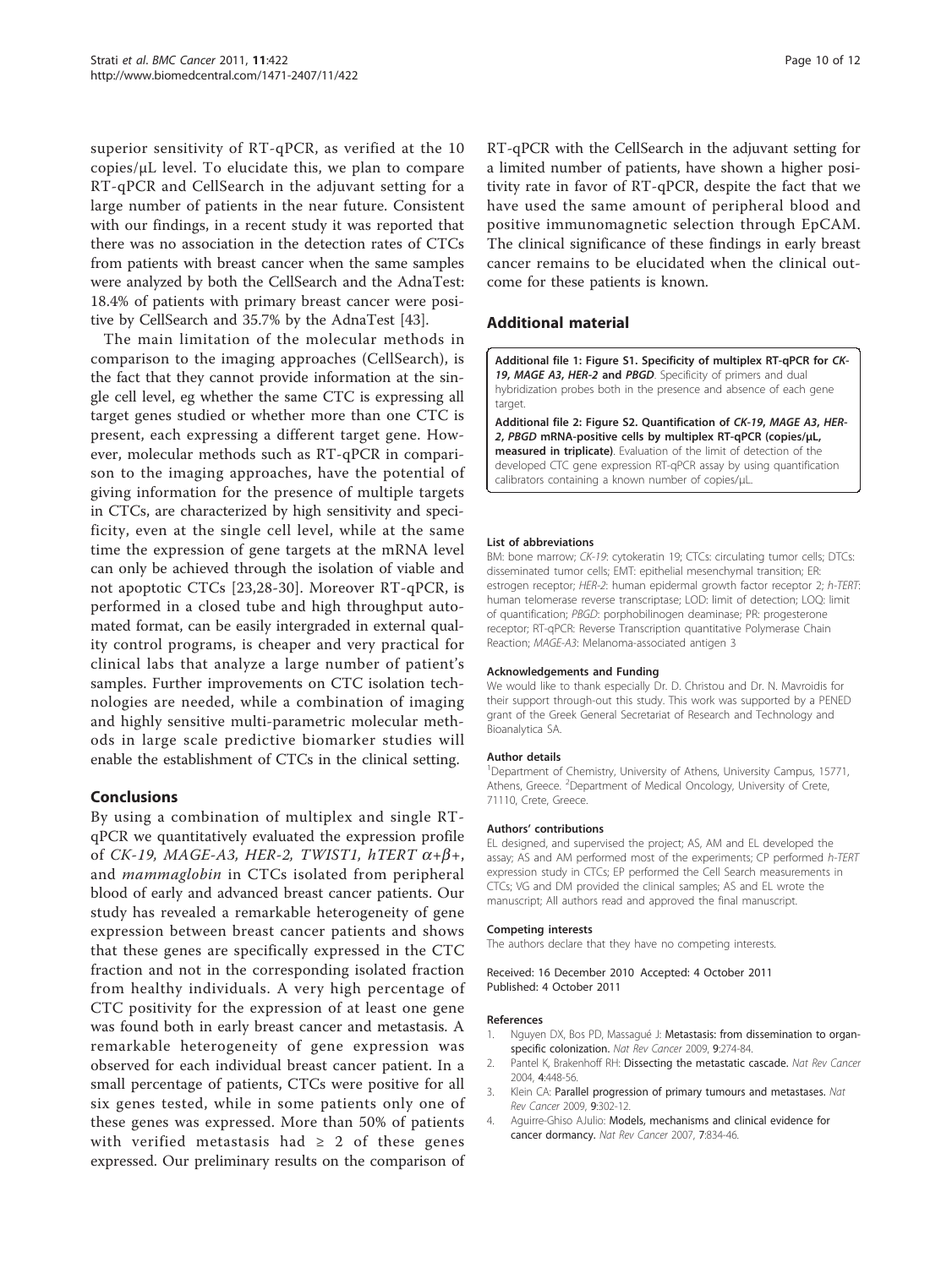- <span id="page-10-0"></span>5. Pantel K, Alix-Panabières C, Riethdorf S: [Cancer micrometastases.](http://www.ncbi.nlm.nih.gov/pubmed/19399023?dopt=Abstract) Nat Rev Clin Oncol 2009, 6:339-51.
- 6. Ashworth TR: A case of cancer in which cells similar to those in the
- tumours were seen in the blood after death. Aust Med J 1869, 14:146-149. 7. Braun S, Vogl FD, Naume B, Janni W, Osborne MP, Coombes RC, Schlimok G, Diel IJ, Gerber B, Gebauer G, Pierga JY, Marth C, Oruzio D, Wiedswang G, Solomayer EF, Kundt G, Strobl B, Fehm T, Wong GY, Bliss J, Vincent-Salomon A, Pantel K: [A pooled analysis of bone marrow](http://www.ncbi.nlm.nih.gov/pubmed/16120859?dopt=Abstract) [micrometastasis in breast cancer.](http://www.ncbi.nlm.nih.gov/pubmed/16120859?dopt=Abstract) N Engl J Med 2005, 353:793-802.
- Stathopoulou A, Vlachonikolis I, Mavroudis D, Perraki M, Kouroussis Ch, Apostolaki S, Malamos N, Kakolyris S, Kotsakis A, Xenidis N, Reppa D, Georgoulias V: [Molecular detection of cytokeratin-19-positive cells in the](http://www.ncbi.nlm.nih.gov/pubmed/12177100?dopt=Abstract) [peripheral blood of patients with operable breast cancer: evaluation of](http://www.ncbi.nlm.nih.gov/pubmed/12177100?dopt=Abstract) [their prognostic significance.](http://www.ncbi.nlm.nih.gov/pubmed/12177100?dopt=Abstract) J Clin Oncol 2002, 20:3404-12.
- 9. Xenidis N, Vlachonikolis I, Mavroudis D, Perraki M, Stathopoulou A, Malamos N, Kouroussis C, Kakolyris S, Apostolaki S, Vardakis N, Lianidou E, Georgoulias V: [Peripheral blood circulating cytokeratin-19 mRNA-positive](http://www.ncbi.nlm.nih.gov/pubmed/12796021?dopt=Abstract) [cells after the completion of adjuvant chemotherapy in patients with](http://www.ncbi.nlm.nih.gov/pubmed/12796021?dopt=Abstract) [operable breast cancer.](http://www.ncbi.nlm.nih.gov/pubmed/12796021?dopt=Abstract) Ann Oncol 2003, 14:849-55.
- 10. Xenidis N, Perraki M, Kafousi M, Apostolaki S, Bolonaki I, Stathopoulou A, Kalbakis K, Androulakis N, Kouroussis C, Pallis T, Christophylakis C, Argyraki K, Lianidou ES, Stathopoulos S, Georgoulias V, Mavroudis D: [Predictive and](http://www.ncbi.nlm.nih.gov/pubmed/16769987?dopt=Abstract) [prognostic value of peripheral blood cytokeratin-19 mRNA-positive cells](http://www.ncbi.nlm.nih.gov/pubmed/16769987?dopt=Abstract) [detected by real-time polymerase chain reaction in node-negative](http://www.ncbi.nlm.nih.gov/pubmed/16769987?dopt=Abstract) [breast cancer patients.](http://www.ncbi.nlm.nih.gov/pubmed/16769987?dopt=Abstract) J Clin Oncol 2006, 24:3756-62.
- 11. Ignatiadis M, Kallergi G, Ntoulia M, Perraki M, Apostolaki S, Kafousi M, Chlouverakis G, Stathopoulos E, Lianidou E, Georgoulias V, Mavroudis D: [Prognostic value of the molecular detection of circulating tumor cells](http://www.ncbi.nlm.nih.gov/pubmed/18451221?dopt=Abstract) [using a multimarker reverse transcription-PCR assay for cytokeratin 19,](http://www.ncbi.nlm.nih.gov/pubmed/18451221?dopt=Abstract) [mammaglobin A, and HER2 in early breast cancer.](http://www.ncbi.nlm.nih.gov/pubmed/18451221?dopt=Abstract) Clin Cancer Res 2008, 14:2593-600.
- 12. Ignatiadis M, Xenidis N, Perraki M, Apostolaki S, Politaki E, Kafousi M, Stathopoulos EN, Stathopoulou A, Lianidou E, Chlouverakis G, Sotiriou C, Georgoulias V, Mavroudis D: [Different prognostic value of cytokeratin-19](http://www.ncbi.nlm.nih.gov/pubmed/17954712?dopt=Abstract) [mRNA positive circulating tumor cells according to estrogen receptor](http://www.ncbi.nlm.nih.gov/pubmed/17954712?dopt=Abstract) [and HER2 status in early-stage breast cancer.](http://www.ncbi.nlm.nih.gov/pubmed/17954712?dopt=Abstract) J Clin Oncol 2007, 25:5194-202.
- 13. Cristofanilli M, Hayes DF, Budd GT, Ellis MJ, Stopeck A, Reuben JM, Doyle GV, Matera J, Allard WJ, Miller MC, Fritsche HA, Hortobagyi GN, Terstappen LW: [Circulating tumor cells: a novel prognostic factor for](http://www.ncbi.nlm.nih.gov/pubmed/15735118?dopt=Abstract) [newly diagnosed metastatic breast cancer.](http://www.ncbi.nlm.nih.gov/pubmed/15735118?dopt=Abstract) J Clin Oncol 2005, 23:1420-30.
- 14. Cristofanilli M, Budd GT, Ellis MJ, Stopeck A, Matera J, Miller MC, Reuben JM, Doyle GV, Allard WJ, Terstappen LW, Hayes DF: [Circulating tumor cells,](http://www.ncbi.nlm.nih.gov/pubmed/15317891?dopt=Abstract) [disease progression, and survival in metastatic breast cancer.](http://www.ncbi.nlm.nih.gov/pubmed/15317891?dopt=Abstract) N Engl J Med 2004, 351:781-91.
- 15. Xenidis N, Ignatiadis M, Apostolaki S, Perraki M, Kalbakis K, Agelaki S, Stathopoulos EN, Chlouverakis G, Lianidou E, Kakolyris S, Georgoulias V, Mavroudis D: [Cytokeratin-19 mRNA-positive circulating tumor cells after](http://www.ncbi.nlm.nih.gov/pubmed/19332733?dopt=Abstract) [adjuvant chemotherapy in patients with early breast cancer.](http://www.ncbi.nlm.nih.gov/pubmed/19332733?dopt=Abstract) J Clin Oncol 2009, 27:2177-84.
- 16. de Bono JS, Scher HI, Montgomery RB, Parker C, Miller MC, Tissing H, Doyle GV, Terstappen LW, Pienta KJ, Raghavan D: [Circulating tumor cells](http://www.ncbi.nlm.nih.gov/pubmed/18829513?dopt=Abstract) [predict survival benefit from treatment in metastatic castration-resistant](http://www.ncbi.nlm.nih.gov/pubmed/18829513?dopt=Abstract) [prostate cancer.](http://www.ncbi.nlm.nih.gov/pubmed/18829513?dopt=Abstract) Clin Cancer Res 2008, 14:6302-9.
- 17. Ignatiadis M, Georgoulias V, Mavroudis D: [Circulating tumor cells in breast](http://www.ncbi.nlm.nih.gov/pubmed/18197007?dopt=Abstract) [cancer.](http://www.ncbi.nlm.nih.gov/pubmed/18197007?dopt=Abstract) Curr Opin Obstet Gynecol 2008, 20:55-60.
- 18. Scher HI, Jia X, de Bono JS, Fleisher M, Pienta KJ, Raghavan D, Heller G: [Circulating tumour cells as prognostic markers in progressive, castration](http://www.ncbi.nlm.nih.gov/pubmed/19213602?dopt=Abstract)[resistant prostate cancer: a reanalysis of IMMC38 trial data.](http://www.ncbi.nlm.nih.gov/pubmed/19213602?dopt=Abstract) Lancet Oncol 2009, 10:233-9.
- 19. Meng S, Tripathy D, Shete S, Ashfaq R, Haley B, Perkins S, Beitsch P, Khan A, Euhus D, Osborne C, Frenkel E, Hoover S, Leitch M, Clifford E, Vitetta E, Morrison L, Herlyn D, Terstappen LW, Fleming T, Fehm T, Tucker T, Lane N, Wang J, Uhr J: [HER-2 gene amplification can be acquired as breast](http://www.ncbi.nlm.nih.gov/pubmed/15194824?dopt=Abstract) [cancer progresses.](http://www.ncbi.nlm.nih.gov/pubmed/15194824?dopt=Abstract) Proc Natl Acad Sci USA 2004, 101:9393-8.
- 20. Bozionellou V, Mavroudis D, Perraki M, Papadopoulos S, Apostolaki S, Stathopoulos E, Stathopoulou A, Lianidou E, Georgoulias V: [Trastuzumab](http://www.ncbi.nlm.nih.gov/pubmed/15623593?dopt=Abstract) [administration can effectively target chemotherapy-resistant cytokeratin-](http://www.ncbi.nlm.nih.gov/pubmed/15623593?dopt=Abstract)[19 messenger RNA-positive tumor cells in the peripheral blood and](http://www.ncbi.nlm.nih.gov/pubmed/15623593?dopt=Abstract) [bone marrow of patients with breast cancer.](http://www.ncbi.nlm.nih.gov/pubmed/15623593?dopt=Abstract) Clin Cancer Res 2004, 10:8185-94.
- 21. Müller V, Pantel K: [HER2 as marker for the detection of circulating tumor](http://www.ncbi.nlm.nih.gov/pubmed/19115105?dopt=Abstract) [cells.](http://www.ncbi.nlm.nih.gov/pubmed/19115105?dopt=Abstract) Breast Cancer Res Treat 2009, 117:535-7.
- 22. Balic M, Lin H, Young L, Hawes D, Giuliano A, McNamara G, Datar RH, Cote RJ: [Most early disseminated cancer cells detected in bone marrow](http://www.ncbi.nlm.nih.gov/pubmed/17020963?dopt=Abstract) [of breast cancer patients have a putative breast cancer stem cell](http://www.ncbi.nlm.nih.gov/pubmed/17020963?dopt=Abstract) [phenotype.](http://www.ncbi.nlm.nih.gov/pubmed/17020963?dopt=Abstract) Clin Cancer Res 2006, 12:5615-21.
- 23. Aktas B, Tewes M, Fehm T, Hauch S, Kimmig R, Kasimir-Bauer S: [Stem cell](http://www.ncbi.nlm.nih.gov/pubmed/19589136?dopt=Abstract) [and epithelial-mesenchymal transition markers are frequently](http://www.ncbi.nlm.nih.gov/pubmed/19589136?dopt=Abstract) [overexpressed in circulating tumor cells of metastatic breast cancer](http://www.ncbi.nlm.nih.gov/pubmed/19589136?dopt=Abstract) [patients.](http://www.ncbi.nlm.nih.gov/pubmed/19589136?dopt=Abstract) Breast Cancer Res 2009, 11:R46.
- 24. Fehm T, Braun S, Muller V, Janni W, Gebauer G, Marth C, Schindlbeck C, Wallwiener D, Borgen E, Naume B, Pantel K, Solomayer E: [A concept for](http://www.ncbi.nlm.nih.gov/pubmed/16874814?dopt=Abstract) [the standardized detection of disseminated tumor cells in bone marrow](http://www.ncbi.nlm.nih.gov/pubmed/16874814?dopt=Abstract) [from patients with primary breast cancer and its clinical](http://www.ncbi.nlm.nih.gov/pubmed/16874814?dopt=Abstract) [implementation.](http://www.ncbi.nlm.nih.gov/pubmed/16874814?dopt=Abstract) Cancer 2006, 107:885-92.
- 25. Ring AE, Zabaglo L, Ormerod MG, Smith IE, Dowsett M: [Detection of](http://www.ncbi.nlm.nih.gov/pubmed/15714202?dopt=Abstract) [circulating epithelial cells in the blood of patients with breast cancer:](http://www.ncbi.nlm.nih.gov/pubmed/15714202?dopt=Abstract) [comparison of three techniques.](http://www.ncbi.nlm.nih.gov/pubmed/15714202?dopt=Abstract) Br J Cancer 2005, 92:906-12.
- Reinholz MM, Nibbe A, Jonart LM, Kitzmann K, Suman VJ, Ingle JN, Houghton R, Zehentner B, Roche PC, Lingle WL: [Evaluation of a panel of](http://www.ncbi.nlm.nih.gov/pubmed/15897569?dopt=Abstract) [tumor markers for molecular detection of circulating cancer cells in](http://www.ncbi.nlm.nih.gov/pubmed/15897569?dopt=Abstract) [women with suspected breast cancer.](http://www.ncbi.nlm.nih.gov/pubmed/15897569?dopt=Abstract) Clin Cancer Res 2005, 11:3722-32.
- 27. Hartmann CH, Klein CA: [Gene expression profiling of single cells on](http://www.ncbi.nlm.nih.gov/pubmed/17071717?dopt=Abstract) [large-scale oligonucleotide arrays.](http://www.ncbi.nlm.nih.gov/pubmed/17071717?dopt=Abstract) Nucleic Acids Res 2006, 34:e143.
- Stathopoulou A, Gizi A, Perraki M, Apostolaki S, Malamos N, Mayroudis D, Georgoulias V, Lianidou ES: [Real-time quantification of CK-19 mRNA](http://www.ncbi.nlm.nih.gov/pubmed/14613993?dopt=Abstract)[positive cells in peripheral blood of breast cancer patients using the](http://www.ncbi.nlm.nih.gov/pubmed/14613993?dopt=Abstract) [lightcycler system.](http://www.ncbi.nlm.nih.gov/pubmed/14613993?dopt=Abstract) Clin Cancer Res 2003, 9:5145-51.
- Stathopoulou A, Ntoulia M, Perraki M, Apostolaki S, Mavroudis D, Malamos N, Georgoulias V, Lianidou ES: [A highly specific real-time RT-PCR](http://www.ncbi.nlm.nih.gov/pubmed/16708381?dopt=Abstract) [method for the quantitative determination of CK-19 mRNA positive cells](http://www.ncbi.nlm.nih.gov/pubmed/16708381?dopt=Abstract) [in peripheral blood of patients with operable breast cancer.](http://www.ncbi.nlm.nih.gov/pubmed/16708381?dopt=Abstract) Int J Cancer 2006, 119:1654-9.
- 30. Sieuwerts AM, Kraan CJ, Bolt-de Vries J, van der Spoel P, Mostert B, Martens JW, Gratama J, Sleijfer S, Foekens JA: [Molecular characterization of](http://www.ncbi.nlm.nih.gov/pubmed/19115104?dopt=Abstract) [circulating tumor cells in large quantities of contaminating leukocytes](http://www.ncbi.nlm.nih.gov/pubmed/19115104?dopt=Abstract) by [a multiplex real-time PCR.](http://www.ncbi.nlm.nih.gov/pubmed/19115104?dopt=Abstract) Breast Cancer Res Treat 2009, 118:455-468.
- 31. Riethdorf S, Fritsche H, Müller V, Rau T, Schindlbeck C, Rack B, Janni W, Coith C, Beck K, Jänicke F, Jackson S, Gornet T, Cristofanilli M, Pantel K: [Detection of circulating tumor cells in peripheral blood of patients with](http://www.ncbi.nlm.nih.gov/pubmed/17289886?dopt=Abstract) [metastatic breast cancer: a validation study of the CellSearch system.](http://www.ncbi.nlm.nih.gov/pubmed/17289886?dopt=Abstract) Clin Cancer Res 2007, 13:920-8.
- 32. Kallergi G, Markomanolaki H, Giannoukaraki V, Papadaki MA, Strati A, Lianidou ES, Georgoulias V, Mavroudis D, Agelaki S: [Hypoxia-inducible](http://www.ncbi.nlm.nih.gov/pubmed/19919679?dopt=Abstract) [factor-1alpha and vascular endothelial growth factor expression in](http://www.ncbi.nlm.nih.gov/pubmed/19919679?dopt=Abstract) [circulating tumor cells of breast cancer patients.](http://www.ncbi.nlm.nih.gov/pubmed/19919679?dopt=Abstract) Breast Cancer Res 2009, 11:R84.
- 33. Zheng S, Lin H, Liu JO, Balic M, Datar R, Cote RJ, Tai YC: [Membrane](http://www.ncbi.nlm.nih.gov/pubmed/17561026?dopt=Abstract) [microfilter device for selective capture, electrolysis and genomic analysis](http://www.ncbi.nlm.nih.gov/pubmed/17561026?dopt=Abstract) [of human circulating tumor cells.](http://www.ncbi.nlm.nih.gov/pubmed/17561026?dopt=Abstract) J Chromatogr A 2007, 1162:154-61.
- 34. Nagrath S, Sequist LV, Maheswaran S, Bell DW, Irimia D, Ulkus L, Smith MR, Kwak EL, Digumarthy S, Muzikansky A, Ryan P, Balis UJ, Tompkins RG, Haber DA, Toner M: [Isolation of rare circulating tumour cells in cancer](http://www.ncbi.nlm.nih.gov/pubmed/18097410?dopt=Abstract) [patients by microchip technology.](http://www.ncbi.nlm.nih.gov/pubmed/18097410?dopt=Abstract) Nature 2007, 450:1235-9.
- 35. Wittwer CT, Herrmann MG, Gundry CN, Elenitoba-Johnson KS: [Real-time](http://www.ncbi.nlm.nih.gov/pubmed/11846612?dopt=Abstract) [multiplex PCR assays.](http://www.ncbi.nlm.nih.gov/pubmed/11846612?dopt=Abstract) Methods 2001, 25:430-42.
- 36. Mavrogiannou E, Strati A, Stathopoulou A, Tsaroucha EG, Kaklamanis L, Lianidou ES: [Real-time RT-PCR quantification of human telomerase](http://www.ncbi.nlm.nih.gov/pubmed/17130181?dopt=Abstract) [reverse transcriptase splice variants in tumor cell lines and non-small](http://www.ncbi.nlm.nih.gov/pubmed/17130181?dopt=Abstract) [cell lung cancer.](http://www.ncbi.nlm.nih.gov/pubmed/17130181?dopt=Abstract) Clin Chem 2007, 53:53-61.
- 37. Ntoulia M, Stathopoulou A, Ignatiadis M, Malamos N, Mavroudis D, Georgoulias V, Lianidou ES: [Detection of Mammaglobin A-mRNA-positive](http://www.ncbi.nlm.nih.gov/pubmed/16925986?dopt=Abstract) [circulating tumor cells in peripheral blood of patients with operable](http://www.ncbi.nlm.nih.gov/pubmed/16925986?dopt=Abstract) [breast cancer with nested RT-PCR.](http://www.ncbi.nlm.nih.gov/pubmed/16925986?dopt=Abstract) Clin Biochem 2006, 39:879-87.
- 38. Sambrook J, Fritsch EF, Maniatis T: Molecular cloning: a laboratory manual. Cold Spring Harbor Laboratory Press Cold Spring Harbor, NY;, 2 1989.
- 39. Bustin SA, Benes V, Garson JA, Hellemans J, Huggett J, Kubista M, Mueller R, Nolan T, Pfaffl MW, Shipley GL, Vandesompele J, Wittwer : [The MIQE](http://www.ncbi.nlm.nih.gov/pubmed/19246619?dopt=Abstract) Guidelines Minimum I[nformation for Publication of](http://www.ncbi.nlm.nih.gov/pubmed/19246619?dopt=Abstract) Quantitative Real-Time PCR E[xperiments.](http://www.ncbi.nlm.nih.gov/pubmed/19246619?dopt=Abstract) Clin Chem 2009, 55:611-622.